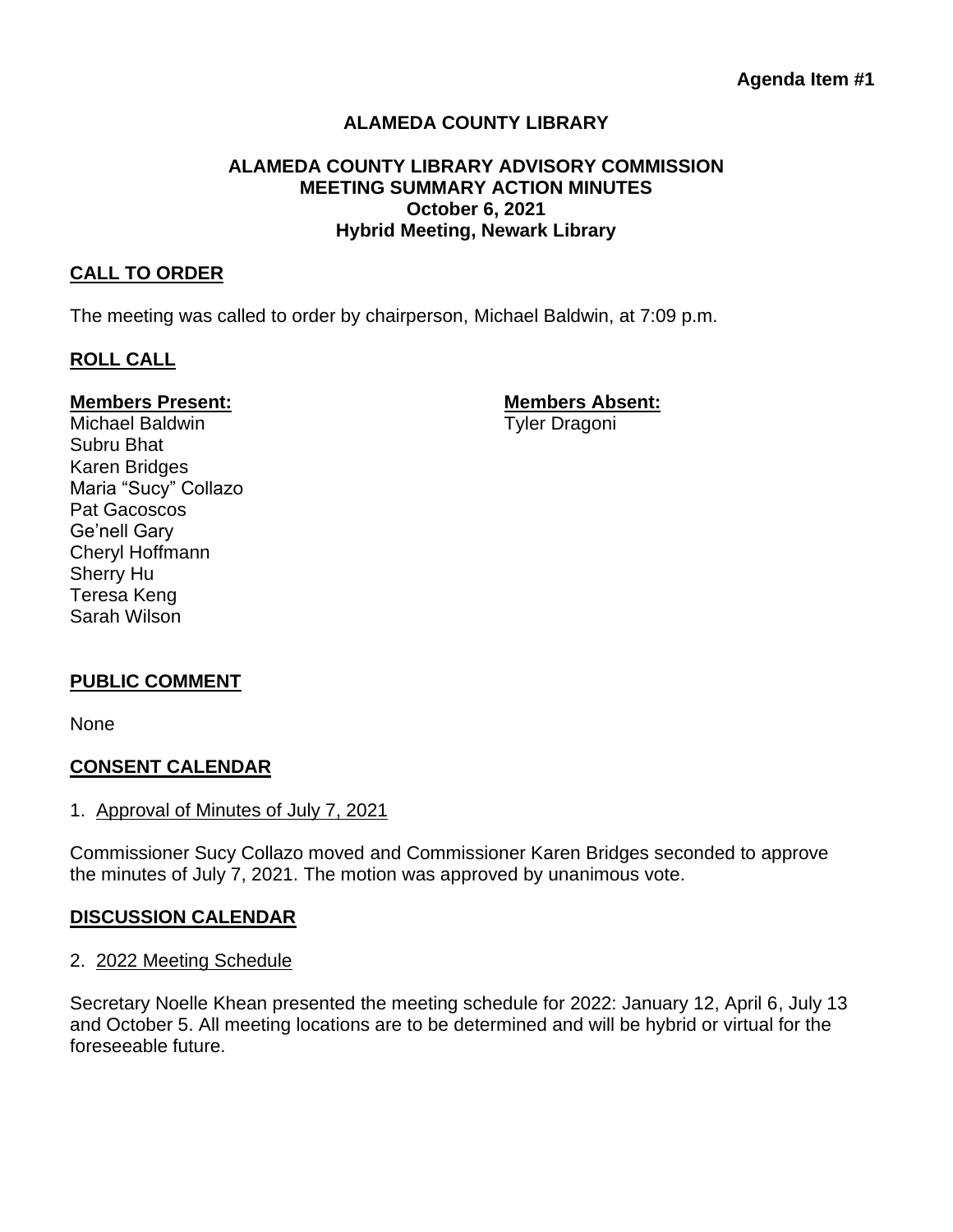## 3. Tour of Newark Library

Newark Library Manager Joe Stoner and Library Facilities Manager Erika Atkins led a tour of the new Newark Library building.

# 4. ACLAC Retreat Debrief

Commissioners Tyler Dragoni and Ge'Nell Gary reported that they are working on a draft of the Commission's Vision Statement. They hope to have a final draft for consideration soon.

Commissioners Michael Baldwin and Subru Bhat are working on the Commission's list of activities based on the Vision Statement.

County Librarian Cindy Chadwick stated that there will be another follow up at the January meeting.

## 5. County Librarian's Report

Chadwick encouraged the Commission to sign up for a free library advocacy training hosted by California Library Association (CLA) on October 13<sup>th</sup>.

Lunch at the Library (LAL) – Food Distribution service that started at San Lorenzo Library during the summer and has continued into the fall season. Approximately 100 meals are passed out per day.

Fremont Library has converted the former Teen Space into a Solarium. Highlights of the space include: gardening books, an updated seed library, seed catalogues and gardening magazines, and plants. Seeds are available to members though the monthly Seed Kit programs and donations.

## 6. Commissioners' Updates and Reports

Commissioner Cheryl Hoffmann thanked Chadwick for the LAL update and reports that the Cherryland Community Center is scheduled to open to the public on October 16<sup>th</sup> with a celebration and invites the Commission to visit the new building and library space. The library space within the community center is staffed by San Lorenzo Library staff three days a week.

## 7. Next Meeting Date/Place

Date: January 12, 2022 Place: Hybrid Meeting, Physical Location TBD Time: 7:00 pm

## Adjournment